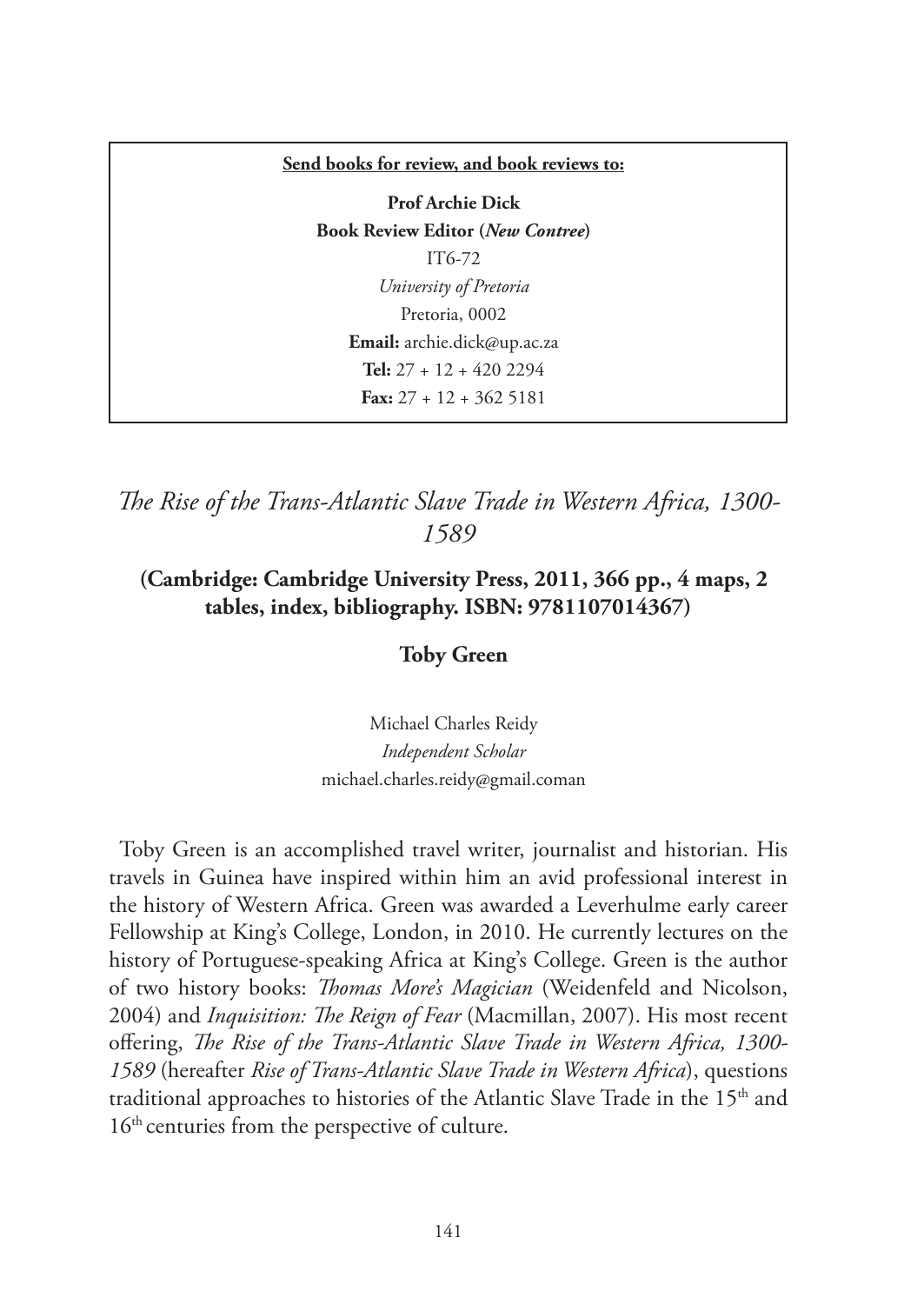"West Africa", according to Green, is the area connecting the Cape Verde Islands to the African coast between the river Gambia and present-day Sierra Leone. Green examines the slave trade in Western Africa and the emergence of the "Pan-Atlantic": a region involving the Americas, the Iberian regions of Europe and Western Africa. His cultural reading of travellers' accounts, oral traditions, inquisitorial trials and cultural evidence from linguistics, religion and ritual is original. His interpretation marks a departure from the orthodox literary canon on the slave trade which is based on quantitative data, mercantile activity and one-sided European political involvement. Green's contribution to knowledge is the argument that culture was a significant driving force behind the Atlantic Slave Trade and the various diasporas of Western Africa.

Green's challenge to accepted understandings of the  $15<sup>th</sup>$  and  $16<sup>th</sup>$  century relations between Africans and Europeans and creolised groups is imparted by *Rise of the Trans-Atlantic Slave Trade.* His argument of cultural diversity in the emergent Pan African sphere is based on extensive fieldwork and almost a decade of research in archives in Africa, South America and Europe. Much of this research was done for his PhD thesis on New Christians in West Africa. Green contests that African culture and African participation in the slave trade have been portrayed in a stereotyped way by historians. Examples of this tendency are portrayals of "predatory African kings" selling their neighbours into slavery and European merchants engaging in unequal exchanges on the African littoral. Green articulates a complex development of culture based on encounter, cultural interaction, ritual, religion and commerce both before and after the entry of Europeans into Western Africa.

 Green's maps, glossary, footnoting and indexing are highly professional, although there are no illustrations. His approach eschews a numerical forensic audit of the slave trade, preferring an interpretive approach. Green draws heavily from the secondary literature for his historical background. He, nonetheless, adds fresh insights to the secondary literature in terms of culture and the political developments of the region. *Rise of the Trans-Atlantic Slave Trade in Western Africa* consists of two parts. Part one traces "The development of an Atlantic creole culture in Western Africa, circa 1300- 1550" and part two focuses on slavery in relation to creolisation from 1492 to 1589. He defines "creole" as "language of mixed African and European roots developing as a vernacular in Western Africa during the sixteenth century" and "creolisation" as "the cultural and linguistic processes through which creole evolved" (glossary:p. xxii). Green follows a linear "decade-by-decade"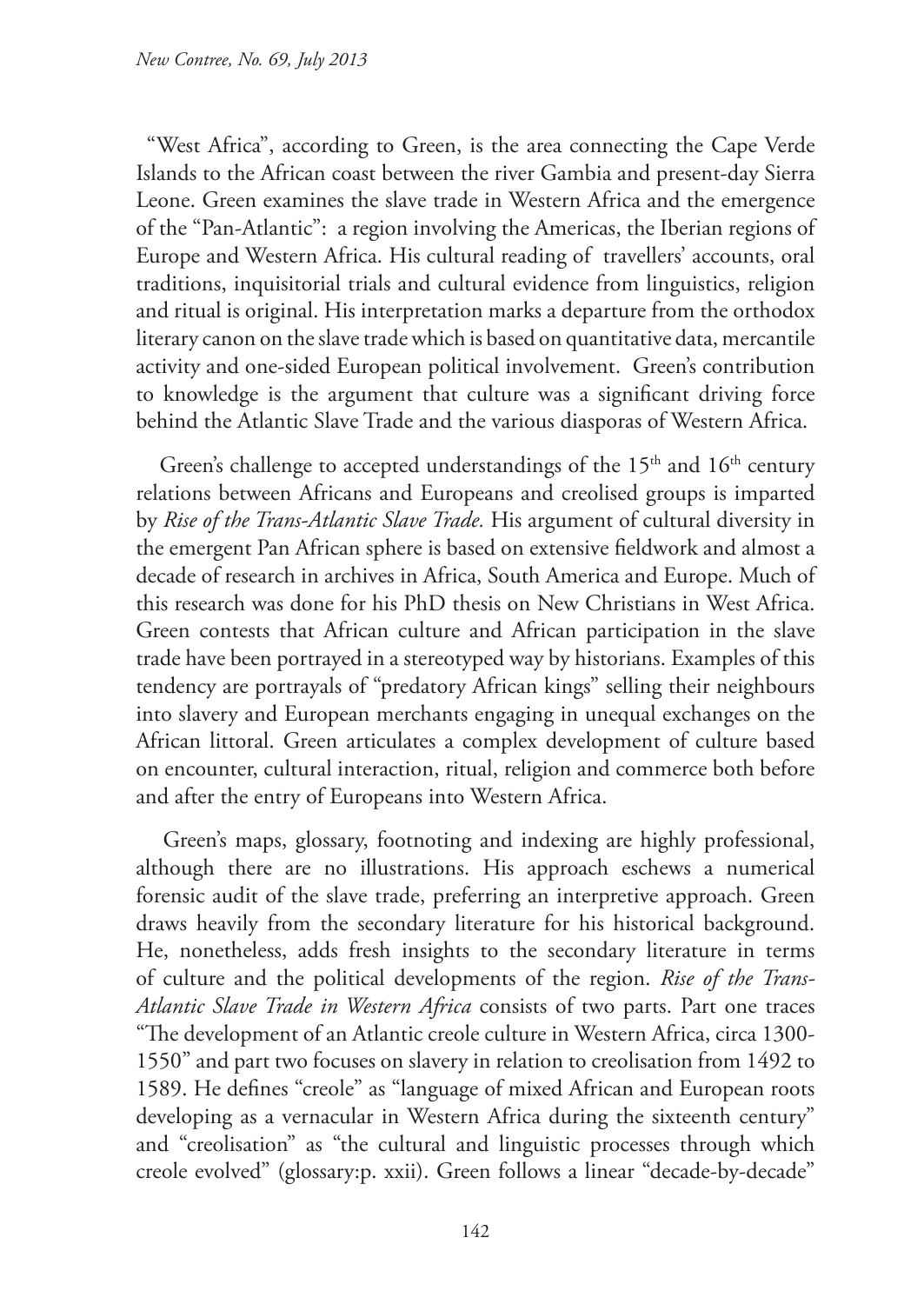(p. 26) chronology of the history of the slave trade in Western Africa circa 1300 to 1589.

*Rise of the Trans-Atlantic Slave Trade in Western Africa* begins with a discussion of African agency in the Trans-Atlantic Slave Trade (p. 20), especially in terms of its "socio-cultural context." Green's account of movements of Jolof, Kassanke and Maringo people blends seamlessly with his description of cultural and political changes in a shifting geography. In Chapter 2, he establishes that the Atlantic Slave Trade spread via cultural transmission brought on by religion, ritual, and trade. Chapter 3 plots the settlement of Cabo Verde c.1460 and the development of the Creole world which emerged as a result of cultural "fusion" between Europeans and Western Africans (the Creole culture of Cabo Verde was still fairly new c.1500). He goes on to describe the history of the New Christians and their arrival in Western Africa in the early 16<sup>th</sup> century. The violent persecutions of the Spanish Inquisition influenced the New Christians' dealings with West Africa and the later violence of the slave trade. Green's in-depth cultural reading of Inquisitorial records adds substance to his argument for creolisation from the 1520s to the 1530s (Chapter 4). Green also explores cultural fusion and creolisation as a forerunner to the expansion of the Atlantic Slave Trade (Chapter 5). He corroborates this thesis with case studies of cultural interchange between the Kassanke and the New Christian peoples, demonstrating how: "as these New Christians plied back and forth between the islands and the coast, they took both mixed Caboverdean forms to Africa and African cultural forms to Cabo Verde, and the shared culture of the region emerged" (p. 165). Language was also vital to the development of "the Atlantic cultural and linguistic framework" (p. 103) and "the new language was used as a means of communication and adoption of mixed cultural and ritual forms became a means of social advancement."

Part two introduces us to Western Africa's early involvement in early globalisation and the emergent Pan African space that linked Europe, the Americas and West Africa (Chapter 6). Green demonstrates how the "institutionalisation of violence" impacted on nascent Creole culture (p. 90). An account of the rapid expansion of the slave trade and the slave economy that emerged out of it follows from the 1550s to the 1580s (Chapter 7). He also pays attention to the development of caste consciousness in Cabo Verde c.1550-60 as a result of racial mixing brought on by the slave trade. Green's argument on creolisation is summarized on page 259: "Thus the Atlantic Creole society which had originated in Cabo Verde and became solidified in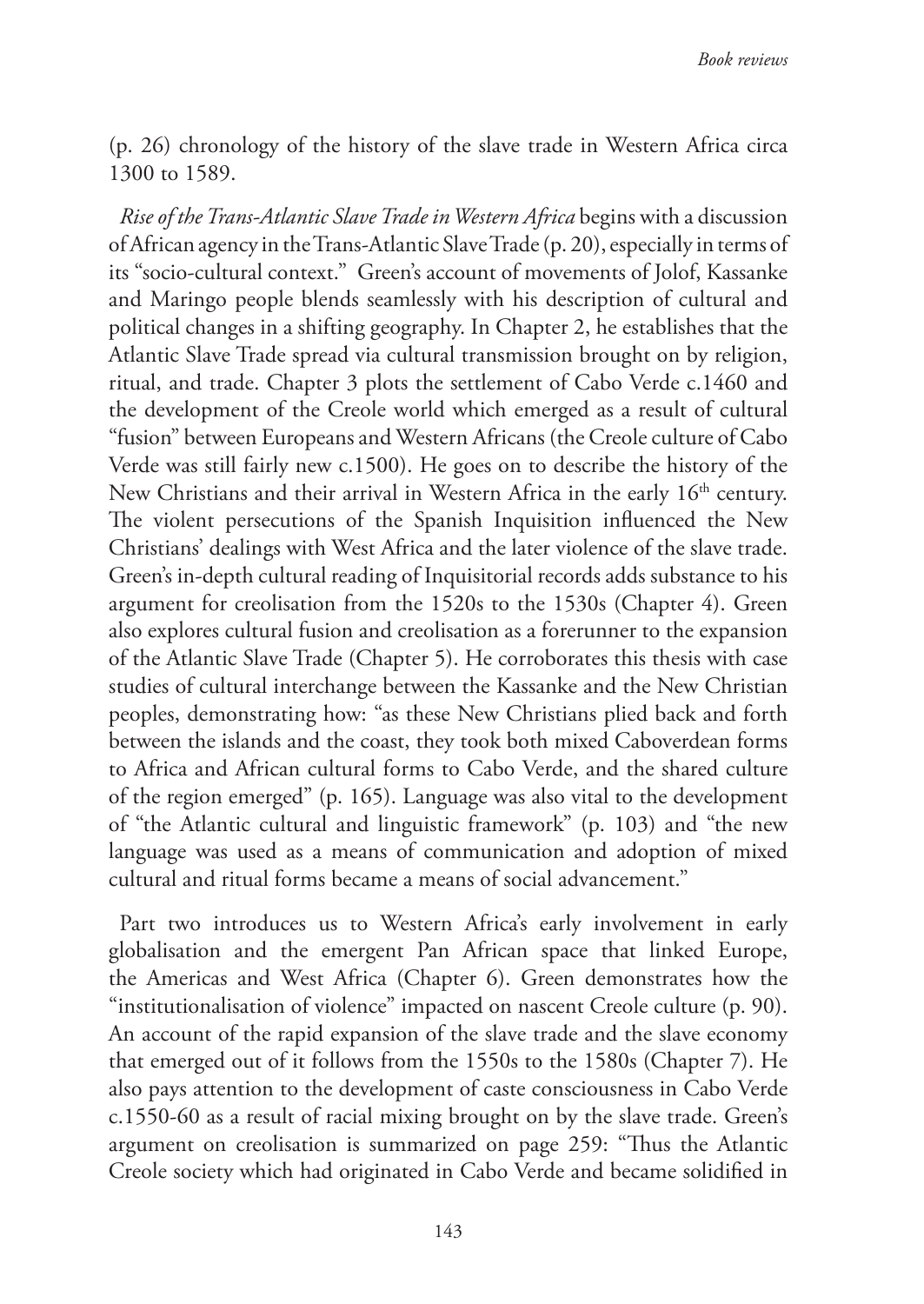a Kriolu language and mixed cultural framework did come to influence West Africa itself, but the nature of this influence depended on other factors. Where worlds of cultural exchange and creolisation opened up, they were predicated on the expansion of trans-Atlantic slavery and dependent on the cultural and social frameworks of African societies, the labour demands of America and the consumer demands of Europe. Over the next two centuries, it was to be this world which would come to characterise the Atlantic as a whole."

Green's account of the history of the slave trade in West Africa is necessarily complex because of the complex cultural dynamics between the various groups, European and African, in "pre-Atlantic West Africa" – a geography that would later expand develop into what Green calls the Pan Atlantic. The dust-jacket of *Rise of Trans-Atlantic Slave Trade* proclaims that "Toby Green challenges current quantitative approaches to the history of the slave trade." To his credit, Green does not harp on the "narrow focus" of numbers, but rather builds on his cultural interpretation of the historical events that predicated the later development of the slave economy of the Pan Atlantic region. Green's arguments on cultural and political developments are persuasive and articulate.

Green criticises Philip Curtin's "quantitative approach", arguing that Curtin's 1969 census of the slave trade presents a static view of culture.*<sup>1</sup>* Curtin's pathfinding study was one of the first to highlight the demographic consequences of the slave trade and the significance of slave mortalities on the Middle Passage. Green makes the following disparaging observation on page 197: "An egregious problem with the quantitative approach to the early trans-Atlantic trade therefore is that it has made many historians obsessed with numbers and encouraged them to forget the social, cultural and political implications in Africa of the trans-Atlantic Slave Trade – it is also that, having encouraged them to focus on numbers, it has encouraged them to focus on the wrong ones." This is re-emphasized 18 pages further on p. 215, "A touching faith in the reliability of surviving official documentation in forging quantitative data and the data themselves have blinded historians to the considerable evidence which show this data to be extremely incomplete". He questions the accuracy of the constantly updated Trans-Atlantic Slave Trade, Database: www.slavevoyages.org (1999; hereafter *Slave Voyages*). The *Slave Voyages*, begun in the late 1990s under the aegis of David Eltis and David Richardson, is a collaborative dataset of over 35,000 slave voyages based on

<sup>1</sup> PD Curtin, *The Atlantic Slave Trade: A census* (Madison and London, University of Wisconsin Press, 1969).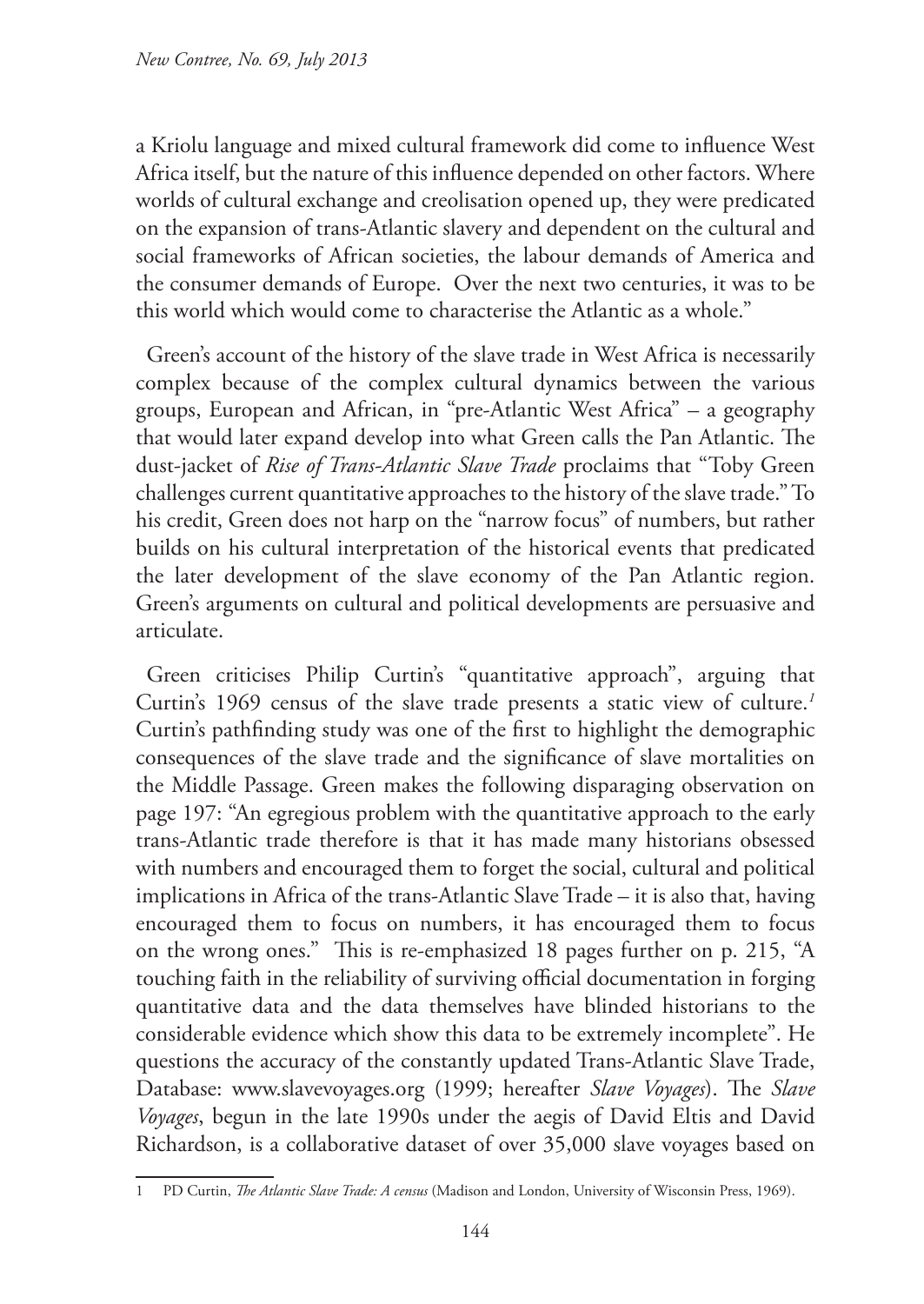the research of distinguished scholars like Stephen Behrendt, Jose Capela, Herbert Klein and Manolo Florentino. All things considered, the omission of the *Slave Voyages* from Green's bibliography is irresponsible. Is the passage of millions of slaves from West Africa to the Americas not significant from a cultural point of view? Eltis, after all, wrote in *The Rise of Slavery in the Americas* (2000) that: "An inquiry into deep-seated cultural attitudes on the part of both Europeans and non-Europeans provides just as much insight into the creation of the new Atlantic world as a simple search for the quest of profits",<sup>2</sup> and that "economic impulses operated within a cultural framework." This cultural framework is explicated by Green. Eltis's focus is different. Why is Green so averse to quantitative approaches to the slave trade? He is of the opinion that quantification of the slave trade is prone to numerical inaccuracy, which he proves in his section on contraband slave traffic in the Cabo Verde. Green argues in favour of a cultural and political interpretation of history, saying "changes in social organization may be better indicators of the impact of the slave trade than the game of guestimating export figures" (p. 87).

Any historian would admit that it is impossible to give an *exact* numerical count of the forced human exodus of the Trans-Atlantic Slave Trade on the basis of the *Slave Voyages* and official shipping data. The data of the forced migrations of the *Slave Voyages*, however, is an invaluable historical resource. The gathering of quantitative data about specific slave voyages, from whatever sources are available, is a painstaking task. The *Slave Voyages* provides detailed information on slaves, specific voyages, crews, ships, contractors, slave merchants, companies, slave mortalities, duration of voyages, ports of arrival and departure and dates, etc. David Eltis and Herbert S. Klein are two scholars, amongst others, who have demonstrated the usefulness of the database*.* Green's arguments hold weight because they prove, beyond doubt, the importance of culture in the history of the slave trade. They analyse the pre-European social dynamics which gave rise to creolisation and influenced the development of Western Africa's slave economy. Green provides evidence of a considerable slave trade in western Africa before 1700 (standard histories begin after 1680). The prolific contraband slave trade in  $16<sup>th</sup>$  century West Africa cannot be traced by the *Slave Voyages* database because contraband slave traffic was not recorded in official port registries. I am certain that a fusion of Green's ideas with data from the *Slave Voyages* would reveal that both historical methodologies are complementary and not mutually exclusive. Green makes

<sup>2</sup> D Eltis, *The rise of slavery in the Americas* (Cambridge, Cambridge University Press, 2000), p. 2.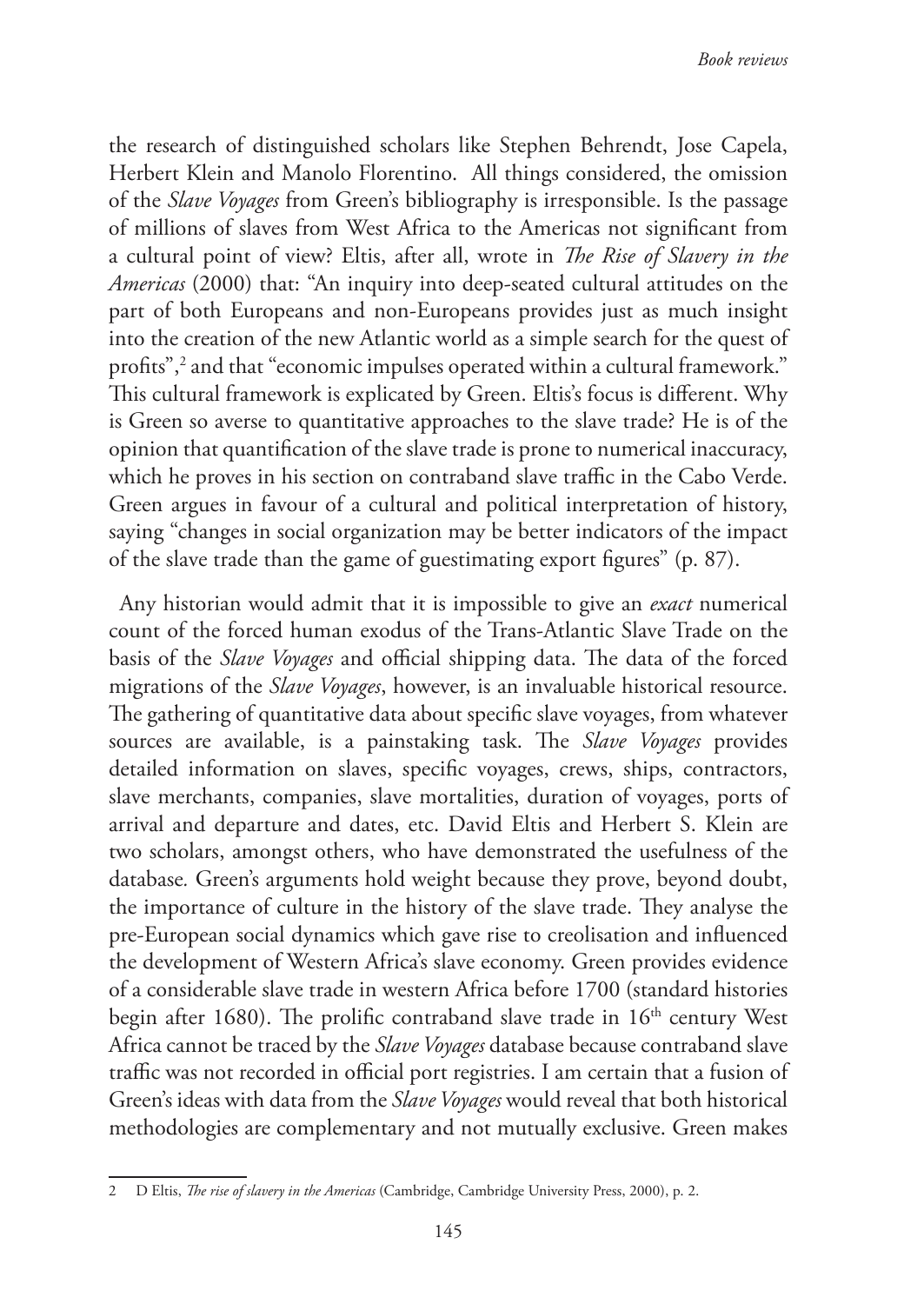us aware of the necessity of a cultural discourse in the study of the slave trade and the societies involved in the slave economy. He is not only concerned with the buying and selling of human beings, based on numerical data; he is interested in subtler developments of culture and cross-cultural exchange in relation to the business of slavery.

*Rise of the Trans-Atlantic Slave Trade* is intellectual and theoretical. The language Green uses is complex. We come across many historico-anthropological words and concepts such as: "diaspora", "creolization", "accommodation", "flexibility", "transnational", "complex patterns", "conceptual confusions", "cycles", "new cycles of violence" and "cultural exchange", to name a few. The arguments of *Rise of the Trans-Atlantic Slave Trade* are speculative and Green often uses the word "may" before presenting an argument. He then makes certain "factual" statements on the basis of these inferential arguments which, although persuasive, is a form of false logic. Here are two examples: "Although as Brooks argues, climatic stresses were key, a part of the success of the Pullo migrations *must have* stemmed from divisions among the Jolof triggered by the Atlantic trade" (p. 83) and "'the fact' that this evidence derives from the Kassanke trading port at Bugendo and the denunciation of Garcia as living with the Kassanke King offer strong support for 'the idea' that the Kassanke lineage heads had welcomed these traders to Casamance and that the influence and exchange was reciprocal" (p. 157, emphasis added). In conjuring up one specific scenario – De Las Casas's arrival in Hispaniola in 1499, where the sailors rejoiced at the news that local wars had yielded a good number of slaves – Green writes, "It is not too ahistorical to imagine that exchanges similar to this one observed by Las Casas may have taken place [in West Africa]" (p. 94). This places us in the realm of conjecture (and anachronism) again. Quantitative historians will find it hard to take some of these specious arguments seriously.

Herbert Klein's *The Atlantic Slave Trade* (2010) is a practical demonstration of how the *Slave Voyages* database can be used as a resource in the study of the Atlantic Slave Trade.<sup>3</sup> He even refers to specific voyages in his general survey – while giving a broader picture of the Atlantic Slave Trade from the voluminous data he draws from the *Slave Voyages.* Klein challenges some of the prevailing stereotypes in the historiography of the slave trade. Furthermore, his arguments for the origins, perpetuation and abolition of the slave trade – with specific reference to the data of the *Slave Voyages –* are cogent*.* Klein

<sup>3</sup> H Klein, *The Atlantic Slave Trade* (Cambridge University Press, 2010). 2nd ed.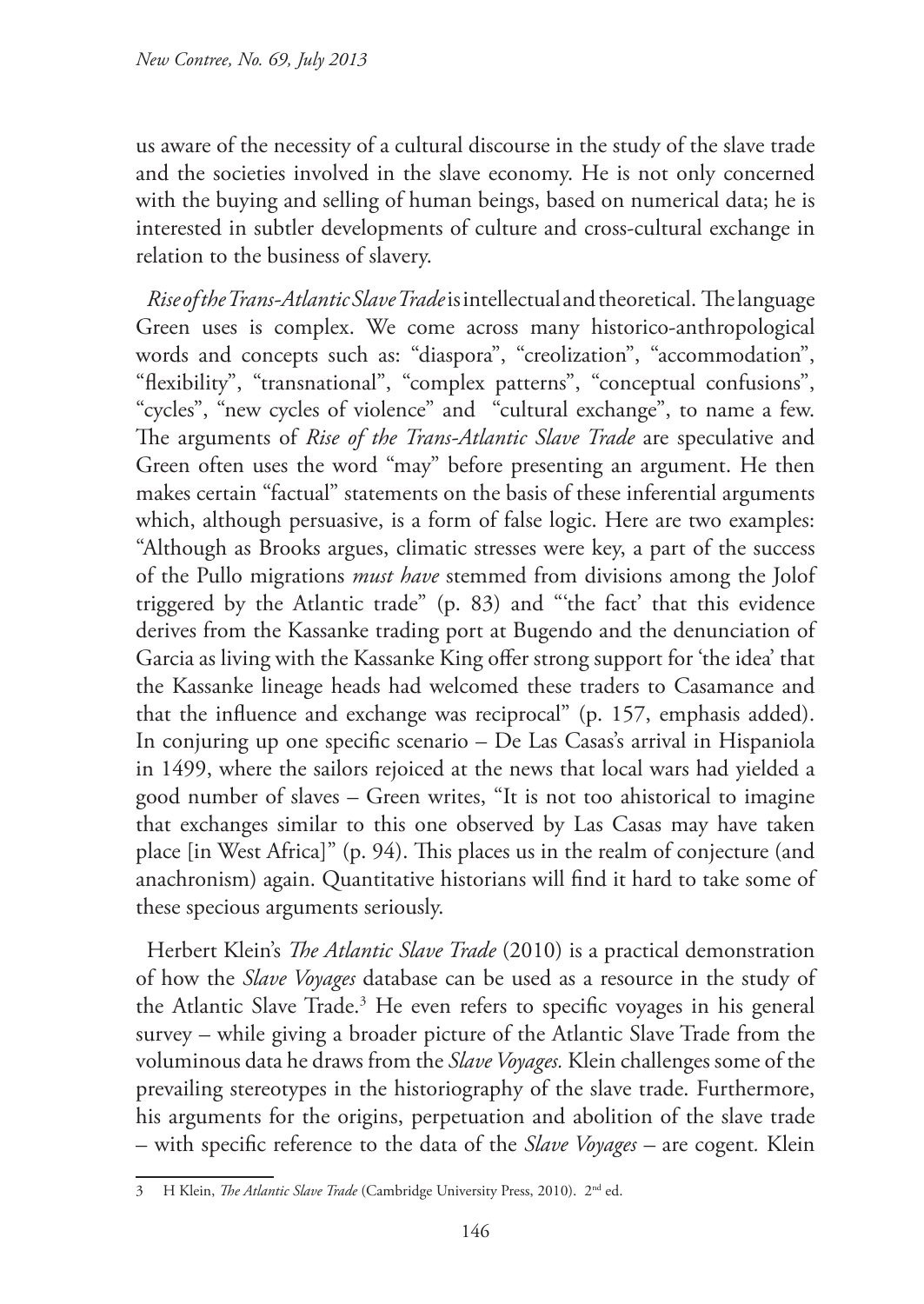demythologises some of the stereotypes that have arisen as an emotional response to the atrocities of the Trans-Atlantic Slave Trade. One of these is African agency (Africans were major participants in the slave trade) and the other is the perceived idea that Africans were privy to unequal exchange with Europeans (sophisticated trade networks and markets were in existence before Afro-European trade took shape). Green looks at the cultural implications of slavery and the slave trade in his analysis of the inquisitorial trials and creolisation (Chapter 4) and the relatively large-scale contraband slave traffic between the African mainland and Cabo Verde and other Atlantic islands (Chapter 6). Green, unlike Klein, makes little mention of the culture of slavery and enserfment that prevailed on the Iberian peninsula before European contact with Africa.

Green has a point to prove and, despite a narrative loaded with rhetoric and conjecture, proves it well. His readers should agree that the "activities of individuals were structured through the formation of local and transnational patterns of diaspora trade which did not necessarily fit with the stated philosophies of the new European empires" (p. 283). He demonstrates how the development of these patterns – in conjunction with the cultural and political worlds of African societies – has been grossly underestimated in their relation to the slave trade (pp. 283-284). Histories such as *The Rise of the Trans-Atlantic Slave Trade in Western Africa* are important. They indicate a move away from the technicalities of demographics, commerce and political hegemony to individual human experience and collective culture. Toby Green, therefore, brings us closer to the heart of the West African experience in its relation to the Atlantic Slave Trade.

Image 1: 'Chafariz del Rei on the Lisbon Waterfront'



Source: The Berardo Collection, Oil on panel, 93x163cm, Unknown Dutch artist, c.1570-80.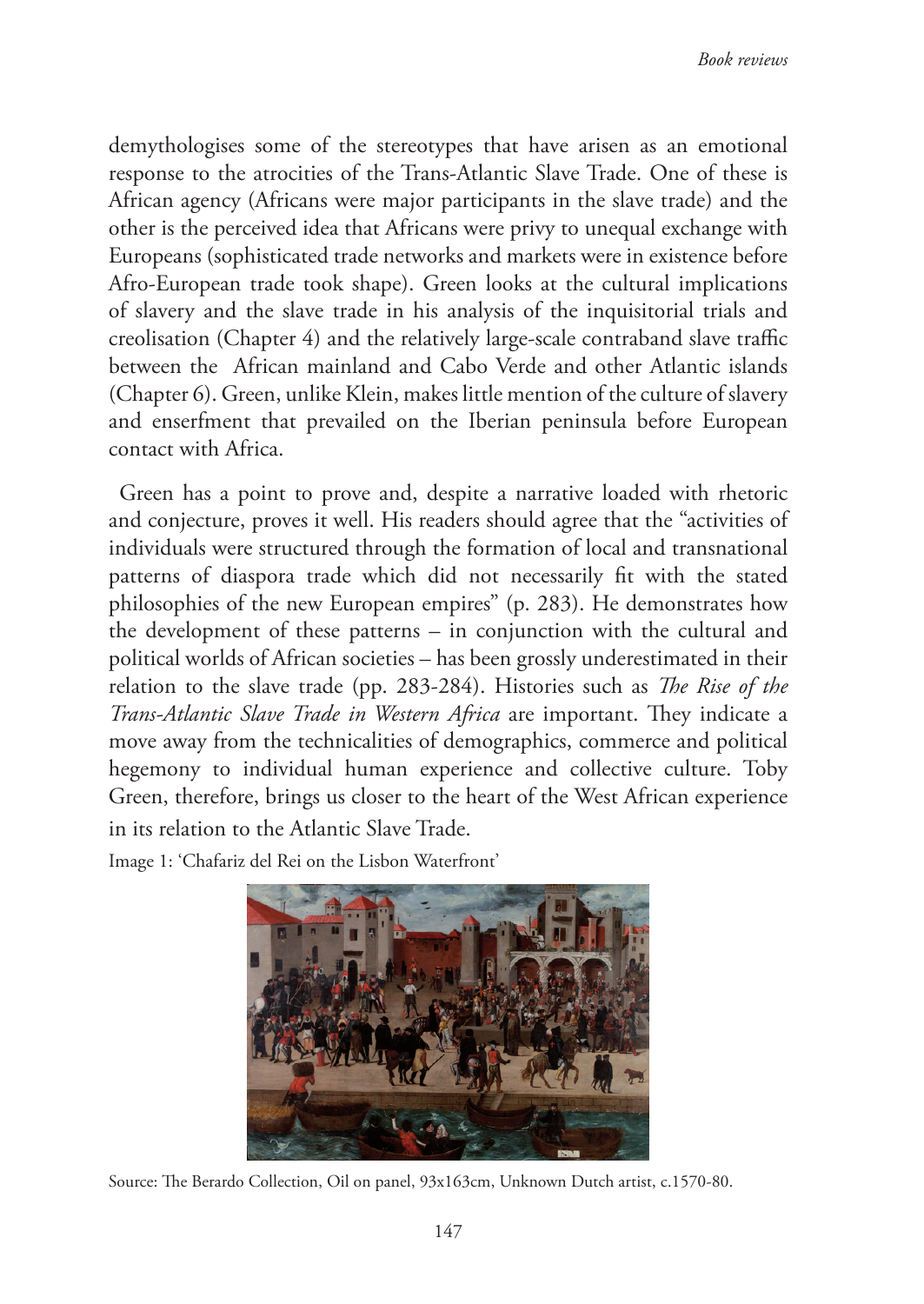# *Inside African Anthropology: Monica Wilson and her interpreters*

# **(London: African International Institute; Cambridge: Cambridge University Press, 2013, 2014, xv, 356 pp., illustrations, bibliography, index. ISBN 978-1-107-02938-5 (Hardback); 978 –1-107-64382-6 (African edition paperback)**

## **Andrew Bank and Leslie J Bank (eds.)**

Randolph Vigne  *Independent Scholar* randolphvigne@gmail.com

By line three of Andrew Bank's wide-ranging 34-page introduction I realized I was indeed "within African anthropology", where I don't belong.

South African-born ethnographers played a leading, perhaps "the" leading, role in what has nostalgically been called "the Golden Age of South African Ethnography" within the British functionalist tradition.

Functionalist? A "Golden Age"? This must be a book about social anthropologists for social anthropologists, presenting Monica Wilson as a "prominent figure in that pioneering generation". But be of good cheer, nonanthropologist readers, this is more than yet another book for one faction in a discipline to savage another. Old unhappy far off things are brought to light in the great shift from the male-dominated, "tribal" anthropology of the 1920s and "30s to the world of Monica Wilson's interdisciplinary studies which recognize the importance of the work of their interpreters, the "ethnographers within an ethnography". It is partly the product of the Monica Wilson Centenary Conference held in 2008 at the Wilsons' country home in the Amatolas, Hunterstoun, Hogsback, now the Creative Writing Centre of the University of Fort Hare, but has been broadened in its long gestation, not least in presenting a portrait of the remarkable woman whose life and work inspired it.

Born in 1908 to Scottish missionary parents at Lovedale, her earliest perhaps happiest days were spent there. She had the African children of the mission as her friends, spoke their language and knew their parents as family friends. Despite a year at school in Edinburgh and matriculating with the daughters of Port Elizabeth merchants and prosperous sheep farmers at the local Collegiate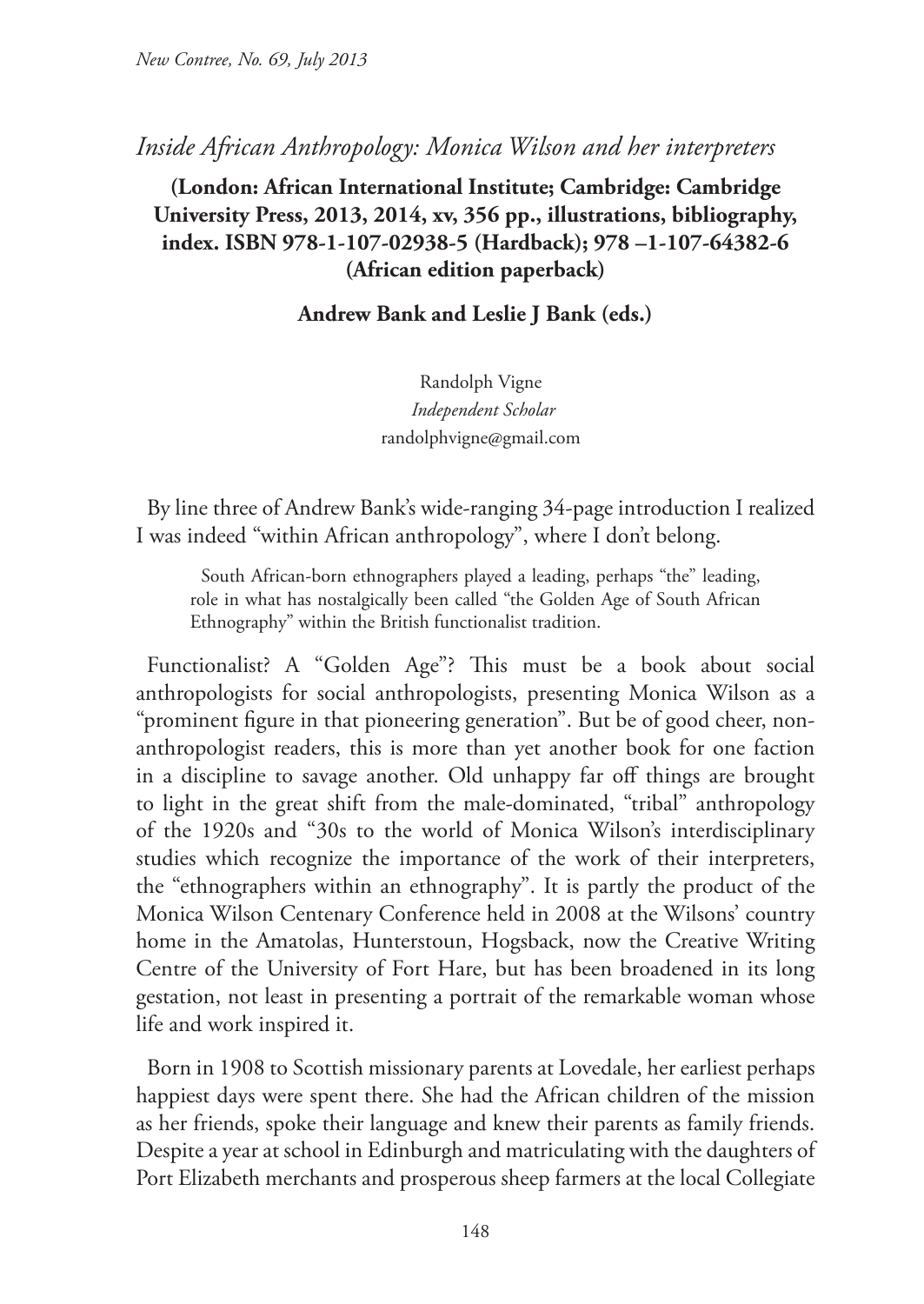School, she trailed clouds of Lovedale glory with her for the rest of her life. A deep interest in eastern frontier history, a love of Xhosa and Mpondo customs, language and culture, a hatred of colonial overlordship, and worse still, apartheid, moved her to close friendships with such as the Rubusanas and the ZK Matthewses in the eastern Cape, Mary Dreyer (daughter of AK Soga) in Pondoland and Archie Mafeje, co-author of her *Langa: a Study of Social Groups in an African Township* in Cape Town (1963).

She seems to have had few close friends from within the white community beyond her days at Cambridge and her happy, but ultimately tragic marriage to the brilliant and attractive fellow anthropologist Godfrey Wilson, which ended in her thirties. Girton, where she took her first degree in 1930 and her D.Phil., back from South Africa, in 1933, made her a radical liberal, with friends like the young Egyptian nationalist Munir Sadek, also of Girton, and the then-Communist Eddie Roux, later a committed liberal like herself.

The field work in Pondoland that led to *Reaction to Conquest. The Effect of Contact with Europeans on the Pondo of South Africa* (Oxford, 1936) brought her fame beyond the realms of academia. The very title makes clear her stand in social anthropology: it is a study of development in society, not simply analysis of a static way of life. This was defined in *The Analysis of Social Change. Based on Observations in Central Africa* (Cambridge, 1945), written with Godfrey at the end of their two years with the Nyakyusa in what is now Tanzania. Published after clinical depression led to Godfrey's suicide in May 1944, it was slow to win support for Monica's belief in her subject but has done so over time. It has taken Andrew Bank and his collaborators Sekibikakiba Peter Lekgoathi and Timothy Mwakasekele to give full credit to the Wilsons' interpreter, in the widest sense, Leonard Mwaisumo, an outstanding example of "an African research assistant who played such a pivotal role at field-sites in translating local cultures and histories".

Her years at Fort Hare University College, as it then was, were fruitful, not least in her work with three major "research assistants", who were so much more: Livingstone Mqotsi, Godfrey Pitje and Nimrod Mkele. Frustrated by colour bar exclusion, by custom and not law – this was before the catastrophic 1948 election and the enforcement of apartheid – none of them achieved the careers in anthropology at which they would have shone.

Mqotsi's case was different. A major block to his academic future was his active membership of the Non-European Movement, a product of the All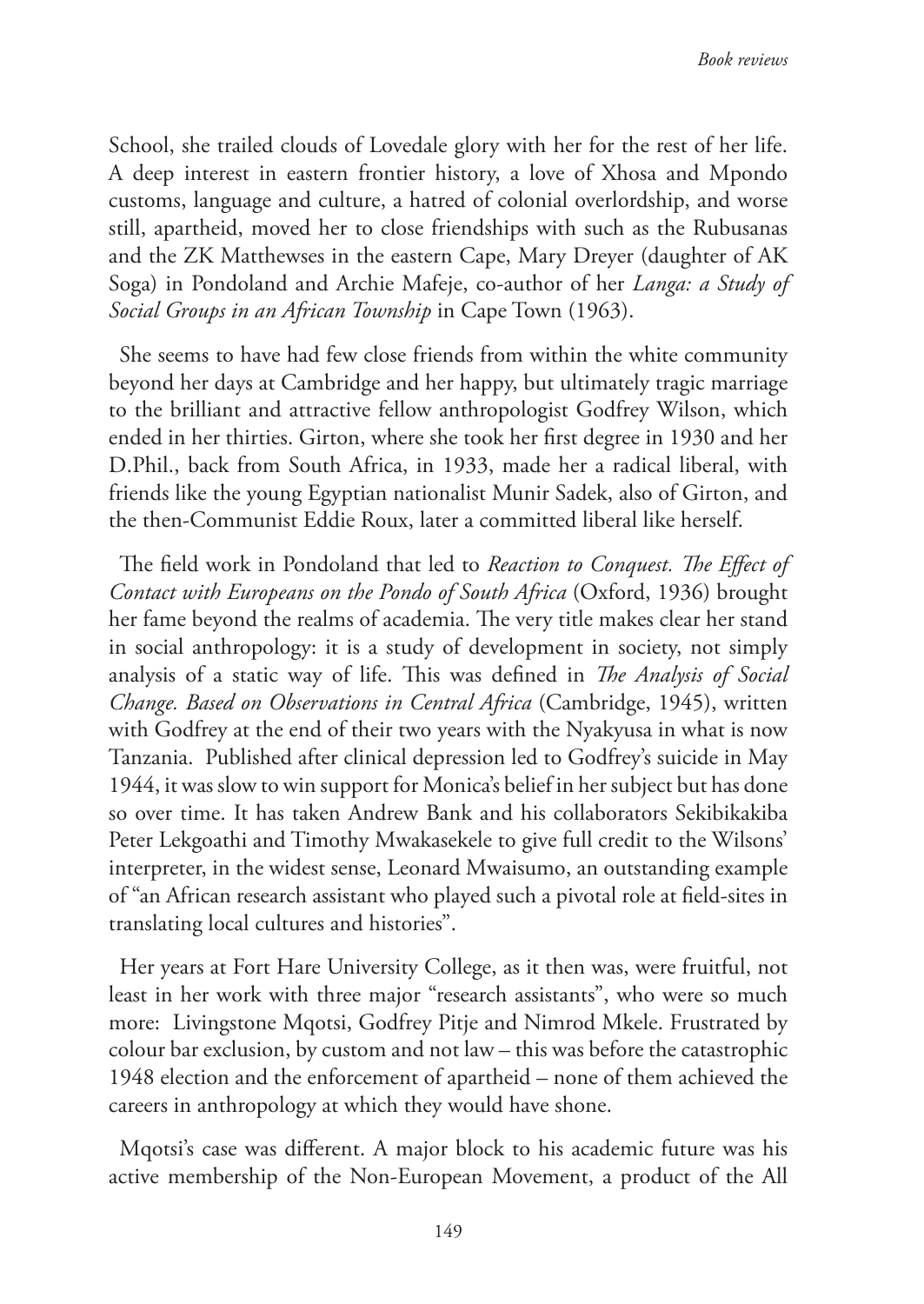African Convention. This had grown out of mass opposition, side-lining the ANC, to Hertzog's "native bills" which lost the Africans their common roll vote in the Cape Province in 1936. It fell among Trotskyites, which paralysed a part of the African elite, committed only to boycotting every move towards liberation. Professor AC Jordan, IB Tabata, Nathaniel Honono, WM Tsotsi and others of real calibre were lost to the main stream of the struggle.

The second half of Monica's career was highlighted by her friendship and collaboration with another, younger member of the Unity Movement (as it had renamed itself). It could not have been only Mafeje's political allegiance that barred him from the lectureship at the University of Cape Town which Monica urged and he richly deserved, but, of course, his skin colour.

It is a minor weakness of the book that the editors' offer so little of the political background of those years of struggle. The 1952 Defiance Campaign is called a "rebellion", though Leslie J Bank treats it more seriously in his account of Mqotsi's involvement. If the Treason Trial or Sharpeville are mentioned they are not indexed.

Monica's membership of the Liberal Party was a source of pride to fellow members. Your reviewer recalls a visit to her house with a group of young Liberals to meet her house guest, Professor ZK Matthews, and meeting her socially with Patrick Duncan, the radical Liberal "par excellence". On both occasions she was more as Pamela Reynolds describes her with her students, than in the relaxed friendly relationship she enjoyed with such as Mqotsi and Mafeje, late life recurrences of her Lovedale childhood. The latter became almost a member of the family, a brother to the Wilsons' two boys, Francis and Tim, who was born a few months before his father's death.

Pamela Reynolds recalls her as "a formidable figure".

On the dot of eight in the morning she would glide into the lecture hall… with her black gown flapping ominously. Her stern demeanour silenced us all, even the newspaper readers at the back of the hall. … I was fascinated by the clarity and confidence of her exposition. There was no obvious attempt to entertain and little interaction with us.

Eleven years later and well into her career, Dr Reynolds stayed at Hunteranstoun, where "we overcame our mutual shyness to enjoy long walks and hours of talk".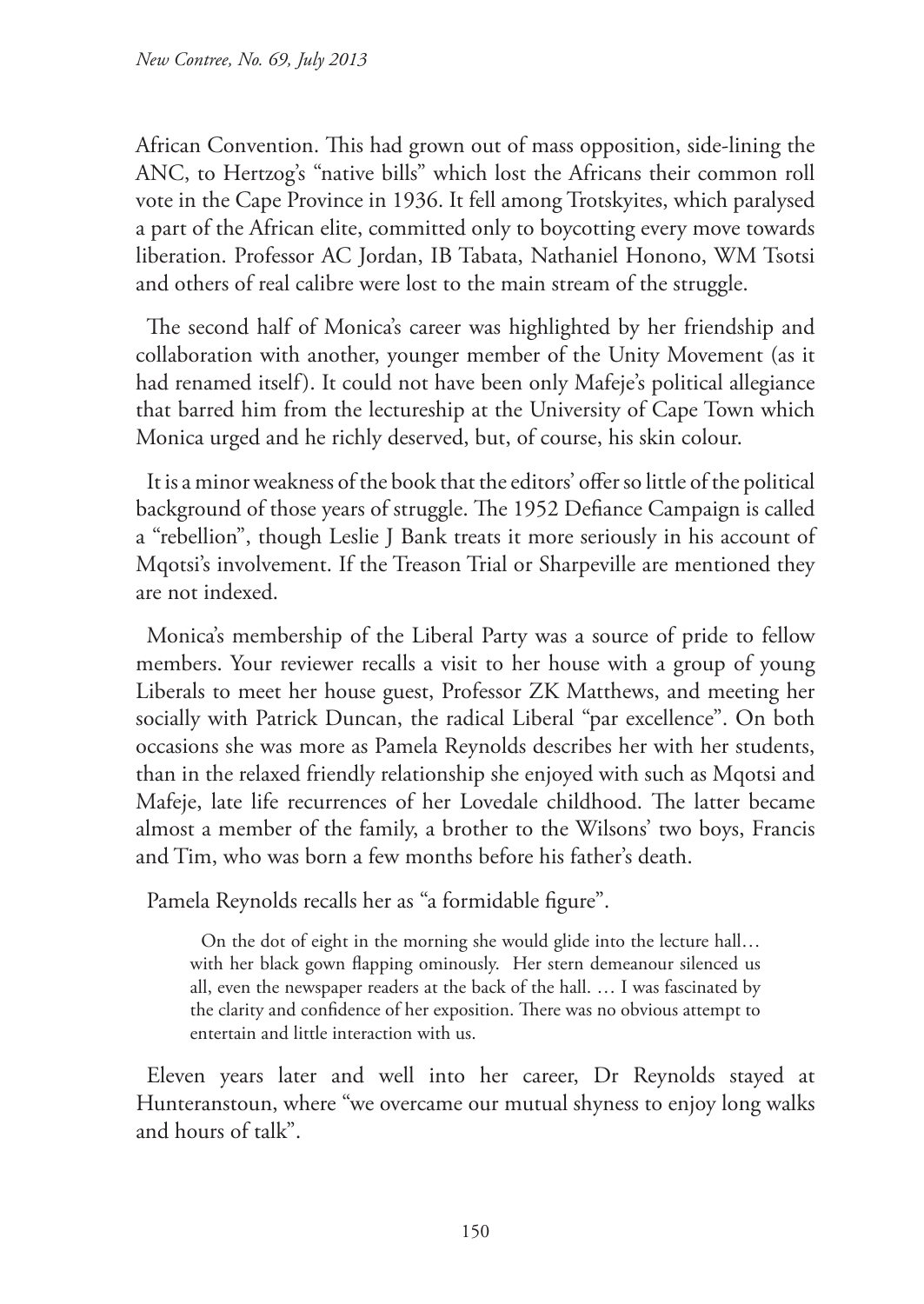Her Rhodes years as the university's first woman professor are scarcely sketched in, with little beyond the sad experience of her friend and protégé Mqotsi. Her successor was Philip Mayer, whose *Townsmen or Tribesmen*  (Oxford, 1961), written with his wife Iona, was one of those rare essays in anthropology that, like *Reaction to Conquest,* caught the imagination of readers outside, not only inside, African anthropology. Mayer was much impressed with Mqotsi as applicant for a vacant post at Rhodes, and, to Mqotsi's and Monica's delight, offered him a higher one.

To his dismay he was suddenly informed… that Rhodes University had now decided to rescind its job offer. The vice-chancellor, Alty, had vetoed his appointment because … Rhodes had been threatened by the government.

Leslie Bank suggests a comparison "with the later and much more widely known case of Archie Mafeje's rejection by the University of Cape Town in 1968". Andrew Bank, in a later chapter on Monica Wilson's and Mafeje's 'co-production of *Langa: a Study of Social Groups in an African Township,*  records "the infamous rescinding of his appointment as senior lecturer in the Department of Social Anthropology by the UCT senate in 1968, in what has become known as 'the Mafeje affair'". There follows a tiring 27-page narration of Mafeje's work with Monica and much about his career with no further mention of the "affair". The curious will find four pages about it in the admirably succinct *1968 Survey of Race Relations* (Johannesburg, 1969), mass student protests, the resignation of the Dean of Humanities, Professor Maurice Pope, and Prime Minister Vorster's threats. We are told nothing of Monica's role in this.

The lengthy treatment of both Mqotsi and Mafeje has its relevance 'inside African anthropology' but is sleep inducing outside it. The editors cannot be blamed for excluding so much biographical material and we must await the forthcoming life of Monica Wilson by a contributor, Sean Morrow, to learn of such key matters as her profound and enduring Christian faith, her family life with her two remarkable sons, her friends and shared intellectual and political interests with them. Instead *Inside African Anthropology* rehearses, somewhat repetitiously, the "unofficial history" of the subject in central and South Africa, the move away from functionalism, "the tribe", "anthropology's hidden colonialism", all of them male-dominated, to the promotion of the "native clerks" of old to enablers of the "co-production of scientific knowledge", the interdisciplinary character of the research exemplified by Monica Wilson's work, and the emphasis on "social change" in it.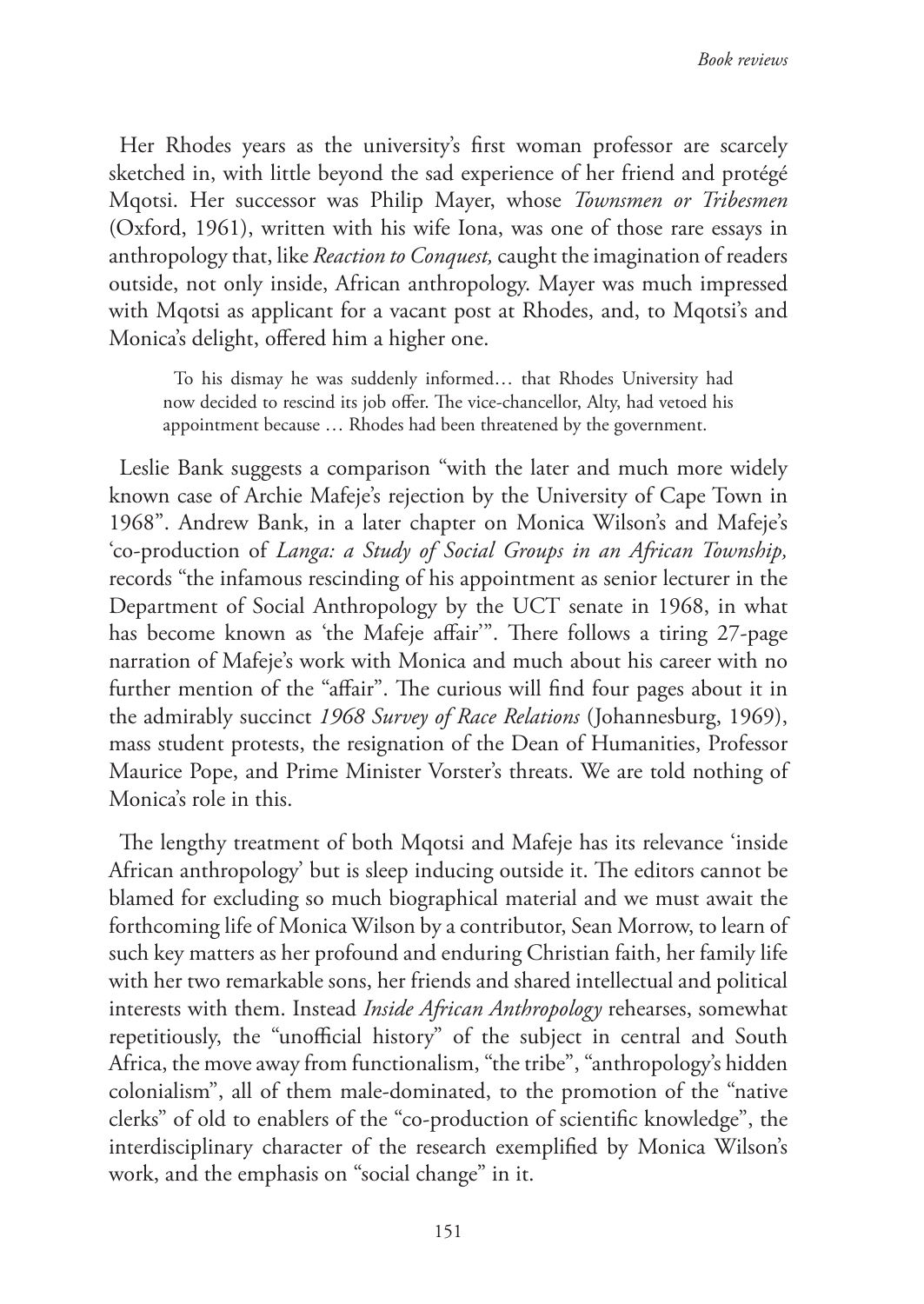The penultimate chapter views Monica Wilson as historian. The authors, Sean Morrow, adjunct professor of history at Fort Hare, and Christopher Saunders, professor emeritus of historical studies at Cape Town, show how Monica came from history, with her strong sense of the Eastern Cape past from childhood, and her first months at Cambridge, until she grasped that "the anthropological approach was the only possible way of attempting to write the history of African societies". It was this that cut her adrift from Malinowski's static functionalism. Her association with Leonard Thompson led them jointly to "decolonize" South African history.

To Monica , as to Thompson, showing that African societies were as worthy of study as white-ruled ones, and writing the country's history with the black majority always in mind, was a project strongly opposed to apartheid.

We are shown that it was she and not Thompson, the historian, who took the lead in the production of the two-volume *Oxford History of South Africa* (1969, 1971) which they jointly edited. Morrow and Saunders (the latter having been a research assistant on two of Wilson's four chapters in vol. 1) are particularly able to tell its story. They make the case for the *Oxford History*'s value in South African historical studies, with its constant projection of the black majority from the pre-colonial to the early industrial past. Wilson had already made an important contribution in destroying the apartheid myth that Europeans and Bantu-speaking Africans had reached South Africa simultaneously, in the west and east respectively. Her paper, "The early history of the Transkei and Ciskei" (*African Studies* 18.5, 1959) presented the unanswerable case, based on the 16th and 17<sup>th</sup> century accounts of Portuguese castaways, that African Bantu-speaking African settlement predated the Dutch by several centuries.

It is ironic that the *Oxford History*, having been mercilessly attacked by the new Marxist and neo-Marxist wave of South African historians on publication, has had to wait for the virtual disappearance of their ideas from the scene to get past the obstacles their concentration on capital and racism put in its way. The publication of the in-part regrettable *Cambridge History of South Africa*  (2008, 2011) may have been the swan song of some of them.

This study of "Monica Wilson and her interpreters" shows her to have been both a dominant force in African anthropology and a major contributor to a history of South Africa of which she was the chief editor. What better case could be made for the interdisciplinary characters of anthropology and history which she asserted throughout her career?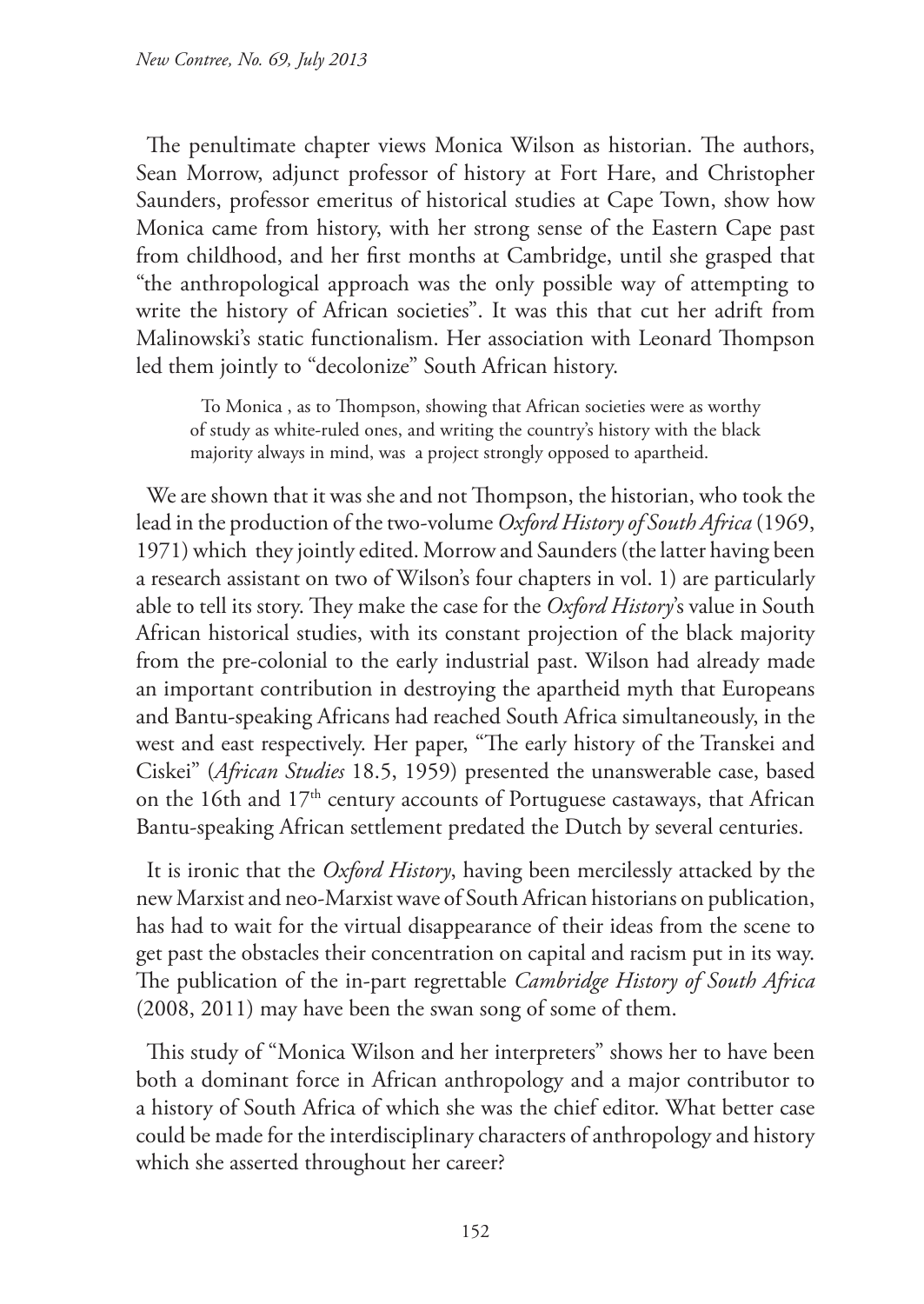# *Angels of mercy: Foreign women in the Anglo-Boer War* **(Cape Town: Zebra Press, 2013, 246 pp., bibl, index. ISBN: 978-1- 77022-499-5)**

## **Chris Schoeman**

Barend van der Merwe *Free State Provincial Archives* vandermerwe.bj@sacr.fs.gov.za

In terms of historiography, the Anglo-Boer War (1899-1902) continues to fascinate both historians and the general public. Serious studies on the war are undertaken annually, while popular books and documentaries proliferate. The latter, of which Chris Schoeman's *Angels of mercy: Foreign women in the Anglo Boer War* forms part, is valuable not because of the information they add to our knowledge of the war, but for recruiting a new generation of readers. This, in turn, fosters a wider understanding of Afrikaner nationalism and Southern African history.

The book details the experiences of twelve women who sacrificed their time and energy for their fellow human beings in the Anglo-Boer War. It can be described as a study in altruism. In general, historical writing about the active role of women as shapers of human destiny has been neglected. While the suffering of women in the war is well documented, it is safe to say that women played no passive role in the war.

There is no concluding chapter, and this is perhaps the greatest reason why this book cannot be said to be a serious study of history. Given the limited recognition of women, a concluding chapter could well have augmented an appreciation of the active role of women in history. The reader is left only with the introduction stating that literature on the war "focused largely on the men who fought on either side" (p. 2). What this study also alarmingly highlights is the way in which the careers of teaching and nursing are perceived in our society.

The text is based largely on secondary sources, to which some primary sources have been added. Of special importance are the endnotes. Because of the potential to cultivate a greater interest in our heritage, the endnotes in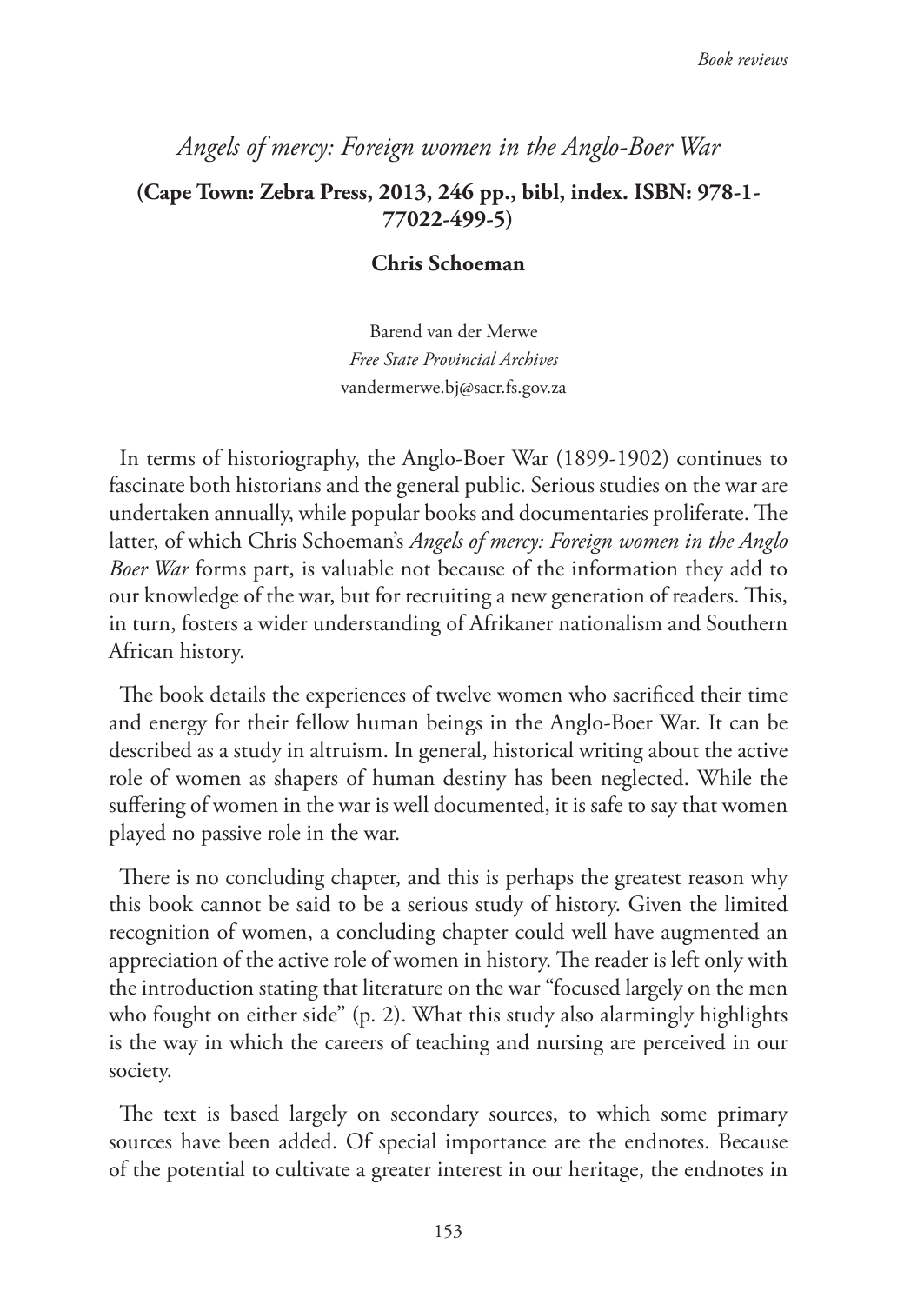this work, despite not being very detailed, provide just the right amount of credibility to the text. They also demonstrate historical methodology to those interested in further studies but who are unfamiliar with the subject.

Much of the detail can be said to be a bit trivial, or, as the old accusation against history writing states: "just one thing after the other". Only one of the twelve women can be said to be a truly noteworthy historical figure. That honour belongs to Mary Kingsley, who was a very successful author. Kingsley's restless, defying and often anti-colonial spirit provides pleasure for the reader and certainly stands out in the text. However, despite each one of these twelve women living remarkable lives, the sheer volume of factual information lacks proper interpretation, resulting in these accounts not being as memorable as they ought to be.

The book is not set entirely during the course of the war. Following the war, numerous teachers sailed for the new colonies in order to provide their services to the children of the two defeated Boer republics. The dedication of these teachers parallels those of the nurses who served during the course of the war, as the circumstances in which they worked left much to be desired. That these women sacrificed so much for the upliftment of their former enemies forms the greatest part of the rationale behind this study, and the text certainly celebrates the human spirit and its ability to endure hardship in search for the greater good of mankind.

Another important observation that can be made and could have added to a proper conclusion of this work, is the fact that the knowledge that nurses gained during the Anglo-Boer War would prove instrumental during what was once known as "the Great War". The year 2014 marks a century since the outbreak of the First World War, and it is fitting to reflect on the role that nurses played. Using the lessons learned in the Anglo-Boer War, nursing professionals were able to plough back their expertise and skills, empowering others to follow in their footsteps and to render their services during the course of the 20<sup>th</sup> century.

The text is written in an easily digestible style. This is exactly what the publication requires, as it assists the leisure reader. If Schoeman's exploration of these foreign women and their role in the Anglo-Boer War is viewed through the lens of serious scholarship, it may be deemed a failure. This would, however, be missing the point of publications of this kind. It is safe to say that this book is successful, as its role is clearly not one of serious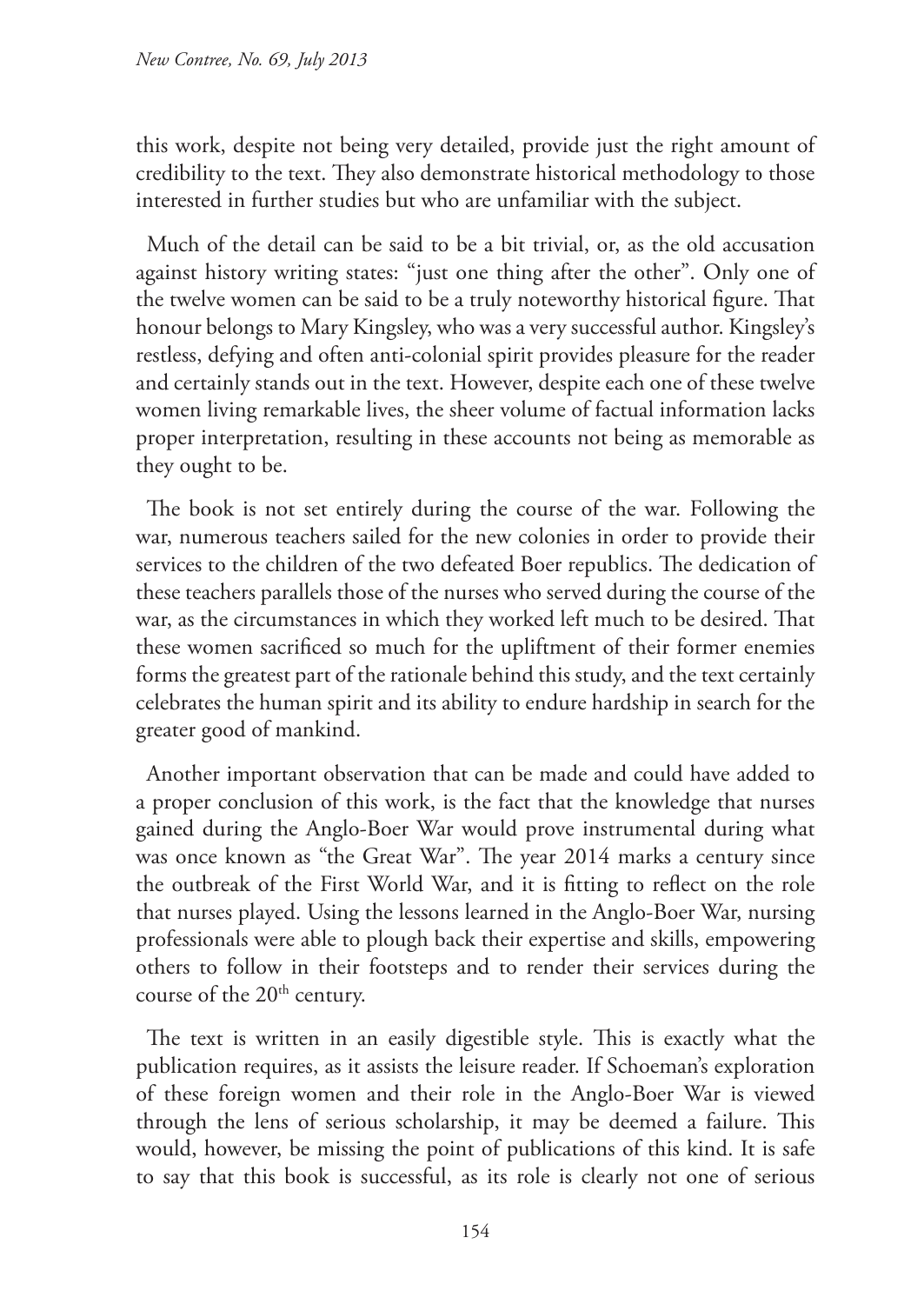scholarship, but rather that of stimulating an interest in the Anglo-Boer War. With just the right amount of research to give it credibility, Schoeman has succeeded in producing a work that has one foot in leisure and the other in scholarship, and that is easily accessible to the layperson.

# *From Diaspora to Diorama. The Old Slave Lodge in Cape Town*

## **(Cape Town: NagsPro Multimedia, 2013, 40 pp. CD-ROM. ISBN: 978- 0-620-55581-4 (booklet) ISBN 978-0-620-55582-1 (CD-ROM)**

### **Robert Shell**

Elizabeth van Heyningen *University of Cape Town* evh@iafrica.com

This is an unconventional work to review. It consists of an introductory booklet and a CD containing "a new completely revised *Diaspora*, several books, two revised theses, video snippets and a revised *Bibliographies of Bondage*. 9,000+ pages and 200+ illustrations". The introductory booklet frames the intellectual parameters of the work and there is an introduction to the use of the CD.

As the title indicates, the Cape Slave Lodge at the top of Adderley Street provides the structure through which to enter the lives of Cape slaves. In his introduction Anthony Holiday explains the objectives behind the work. Noting that the building was transformed from slave lodge to judicial court, he observes that "The symbolism of the Slave Lodge did not strike them [the court officials], because the evils of slavery, servility, sexual abuse and madness had so poisoned their being as to quite literally blind them to the meaning of symbols of that kind". Slaves, he suggests are negated as people and the Lodge, too, cannot "symbolise the condition of slavery" until its inhabitants are seen in a different light.

This is what the "E-book", as Shell defines it, sets out to do. It aims to remove slave history from the academic world in which the subjects of history "do not recognise themselves". The people, thus, are cheated of their own past and of their identity. The CD, on the other hand, provides ordinary people with